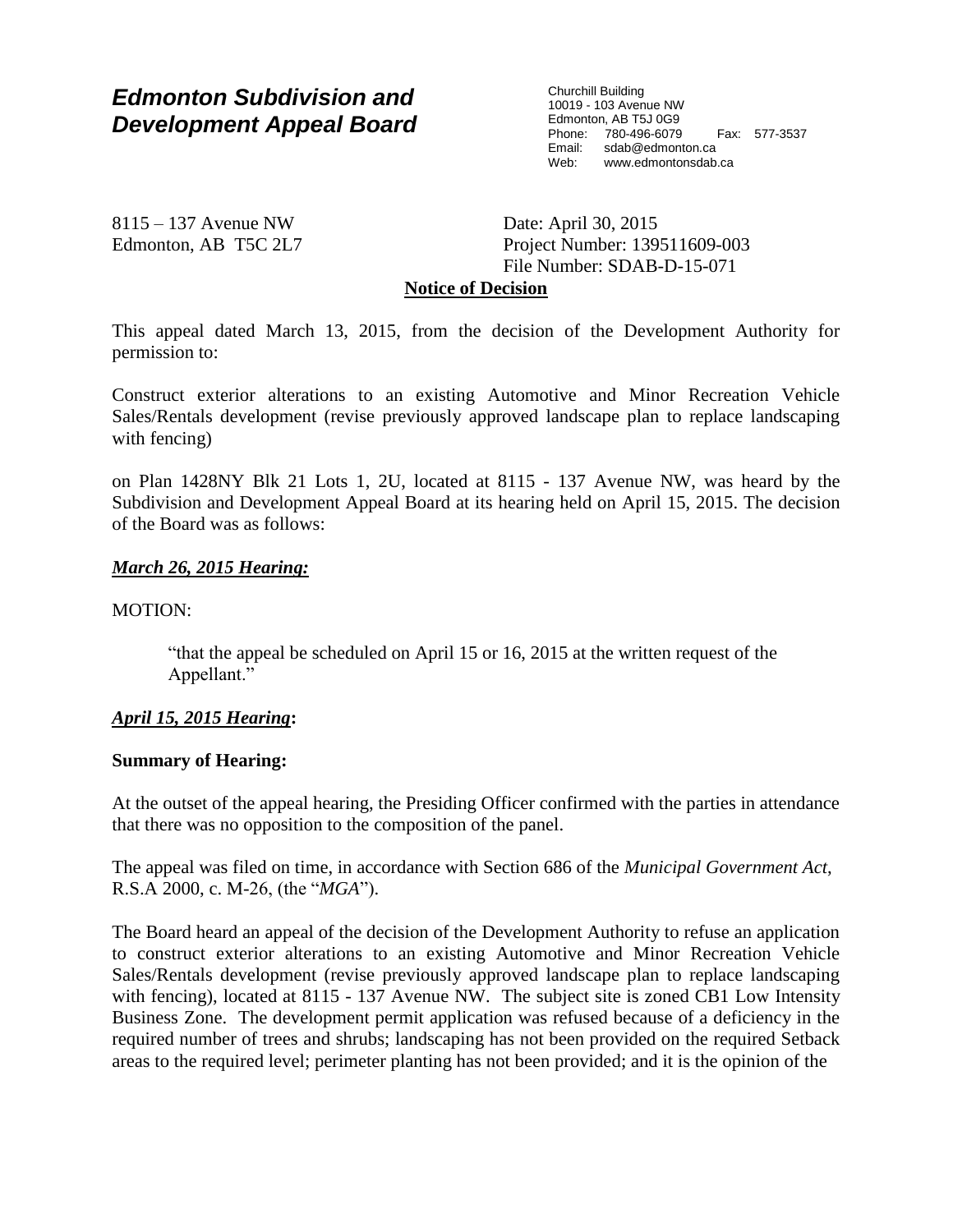Development Officer that, as the development is a Discretionary Use in the CB1 Zone, the proposed exterior alteration will have a negative visual impact on surrounding properties.

Prior to the hearing, the following was provided to the Board:

A written submission from the Development Officer dated April 10, 2015

The Board heard from the Appellant, Mr. Grewal, who provided the following information in support of the appeal:

- 1. Mr. Grewal would like to build a fence in order to secure his site.
- 2. His insurance company is pressuring him to increase security on the Site because of the theft of three vehicles in the past six months.
- 3. The requirement to provide 10 feet of landscaping in addition to the fence will significantly reduce the available area to store his vehicles.
- 4. The trees and 6 foot high wooden fence located on the abutting residential property to the east provides screening for his Site.
- 5. There is a service road and city boulevard with trees and grass located along the north side of his site.
- 6. There is no landscaping provided along 82 Street on the west side of his site.
- 7. He would be willing to plant trees along 82 Street but not along the north and east sides of the Site.

Mr. Grewal provided the following responses to questions:

- 1. The proposed fence will be a 4 foot high metal fence.
- 2. He was not aware of the security issues that would arise when his original development permit application was approved in January 2014. The conditions imposed on the permit allowed two years in which to complete the landscaping requirement.
- 3. In response to the information provided in the written submission of the Development Authority, he indicated that he had approximately 40 vehicles parked on the site and that some of his customers may have parked illegally.

The Board then heard from Mr. Imai Welch and Ms. Jolene Brooks, representing the Sustainable Development Department, who provided the following submission:

- 1. Mr. Welch provided the Board with a Site Plan, Landscaping plan, photographic evidence, and aerial imagery of the Site marked as "Exhibit A".
- 2. The Site Plan that was approved in January 2014 included 26 on-site parking spaces. The Landscaping on that plan complied with the requirements of Section 55 of the *Edmonton Zoning Bylaw*.
- 3. The approval of the development permit application was based on that submitted plan.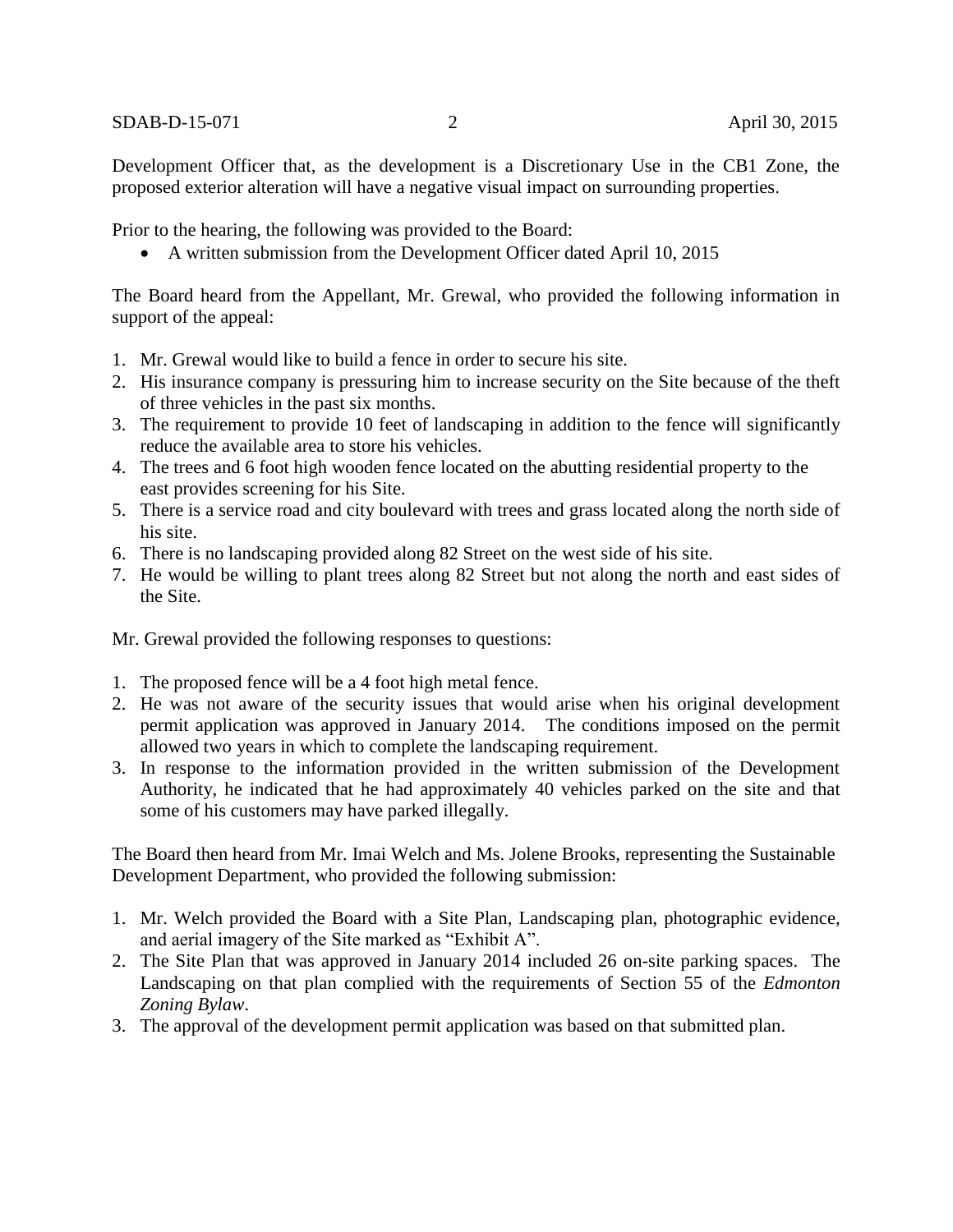- 4. Aerial imagery from Google Street View and photographs taken from inspections conducted in June 2014 and March and April, 2015 illustrated that there were between 50 and 55 vehicles parking on the site, which far exceeds the 26 approved for the original development permit. Some of the parked vehicles are encroaching onto the public sidewalk and the entrance to the Site.
- 5. A fence could be built to compliment the landscaping that is required.
- 6. In most situations, excess inventory for Automotive and Minor Recreation Vehicles/Sales Rental is usually stored off-site.
- 7. Discussions were held with the Applicant regarding the necessity of the Landscaping condition in order to provide screening for the neighbouring residential properties and to ensure that all vehicles would be parked on Site.

Mr. Grewal made the following points in rebuttal:

- 1. It was his opinion that the vehicles illustrated in the photographs submitted by the Development Authority were parked appropriately on the Site.
- 2. He referenced the approved site plan to illustrate how tandem parking is provided on the Site.
- 3. Providing the required landscaping will only allow 26 vehicles to be parked on the Site and his business cannot survive with that number of vehicles.

Mr. Grewal provided the following responses to questions:

- 1. If the fence is built, vehicles cannot be parked on the sidewalk.
- 2. He intended to comply with the conditions imposed on his approved permit but he was not aware of the problems that would result.
- 3. The required landscaping will be hidden from the street if he builds a fence.

## **Decision:**

that the appeal be DENIED and the decision of refusal by the Development Authority **CONFIRMED** 

## **Reasons for Decision:**

The Board finds the following:

- 1. Automotive and Minor Recreation Vehicle Sales/Rentals is a Discretionary Use in the CB1 Low Intensity Business Zone.
- 2. The Board finds that it is especially important that a commercial development which is located along an arterial roadway that borders a residential area must be sensitive and in scale pursuant to the purpose of the CB1 Low Intensity Business Zone, Section 330.1 of the *Edmonton Zoning Bylaw*.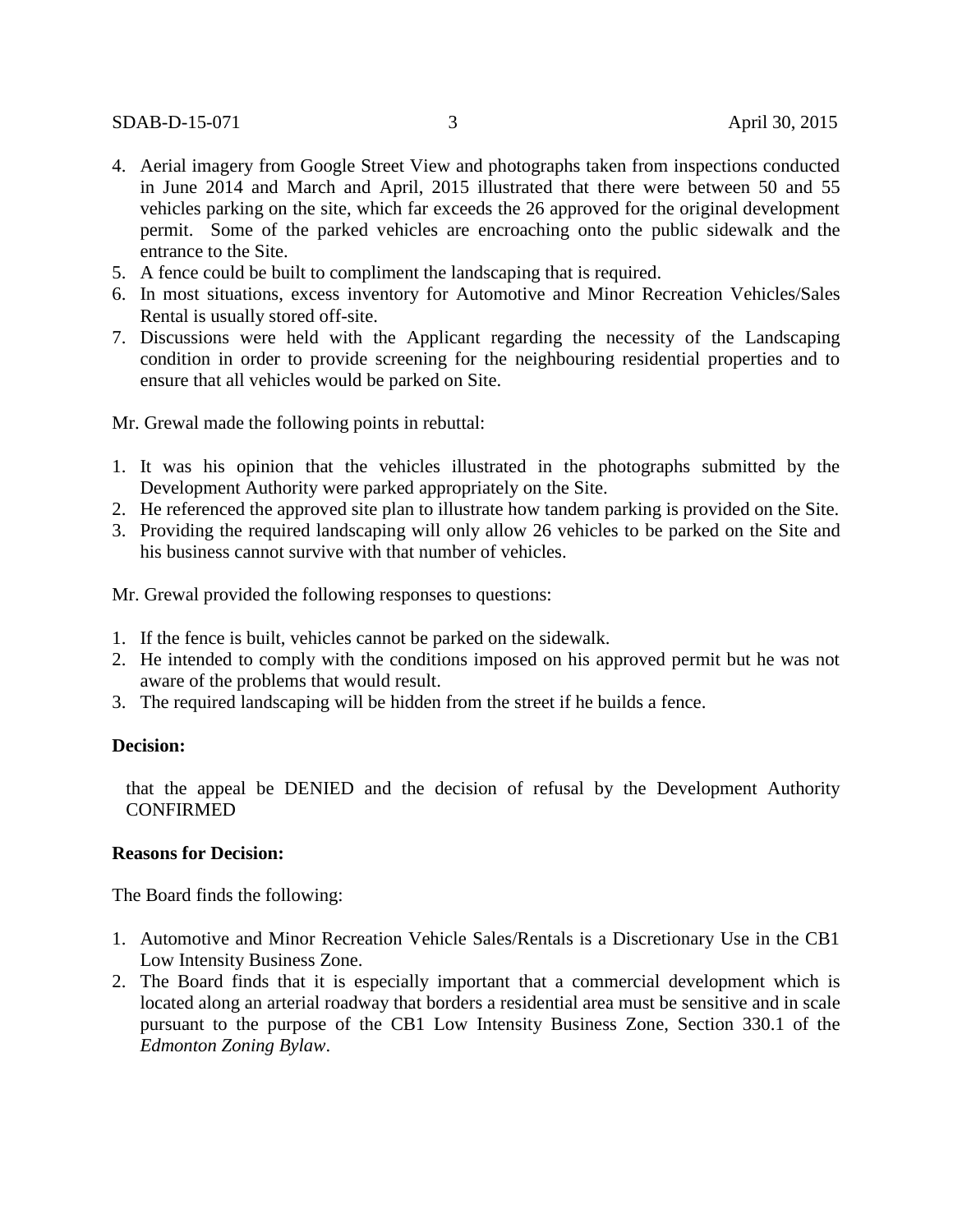- 3. Further, the Board finds that Landscaping is essential in order to screen the activities of the Automotive Minor Recreation Vehicle Sales/Rental Use that are occurring on the subject Site from the neighbouring residential lands and the arterial roadway that borders the Site to offset any potential negative impacts pursuant to Section 55.4(1) of the *Edmonton Zoning Bylaw*.
- 4. The proposed three variances would eliminate all of the Landscaping requirements contained in Section 55.4(7) of the *Edmonton Zoning Bylaw*.
- 5. The primary reason provided by the Appellant to grant the proposed variances in the Landscaping requirements is to support an intensification of the Use by allowing more vehicles to be stored on the site than was approved in January 2014.
- 6. The Board finds that such an intensification of the Use that is being requested by implication would have a negative visual impact on surrounding property owners and result in an incompatible Use of the land.
- 7. The Board notes that an Automotive and Minor Recreation Vehicle Sales/Rentals is a Discretionary Use in the CB1 Low Intensity Business Zone and that granting the variances will unduly interfere with the amenities of the neighbourhood and materially interfere with and affect the use, enjoyment and value of neighbouring parcels of land.

#### **Important Information for Applicant/Appellant**

- 1. This decision may be appealed to the Alberta Court of Appeal on a question of law or jurisdiction under Section 688 of the Municipal Government Act, R.S.A. 2000, c. M-26. If the Subdivision and Development Appeal Board is served with notice of an application for leave to appeal its decision, such notice shall operate to suspend the Development Permit.
- 2. When a decision on a Development Permit application has been rendered by the Subdivision and Development Appeal Board, the enforcement of that decision is carried out by the Sustainable Development Department, located on the 5th Floor, 10250 – 101 Street, Edmonton.

Mr. I. Wachowicz, Presiding Officer Subdivision and Development Appeal Board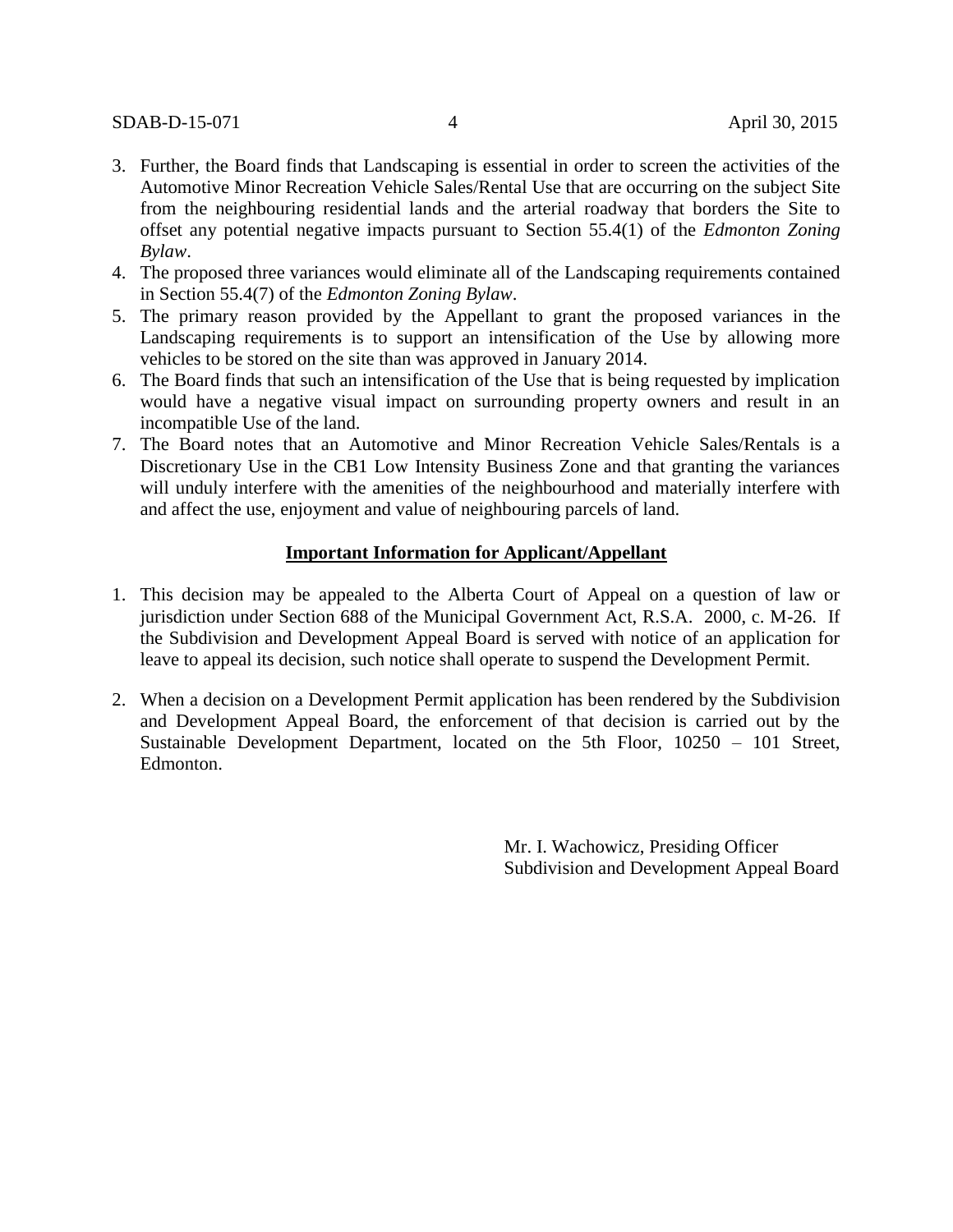# *Edmonton Subdivision and Development Appeal Board*

Churchill Building 10019 - 103 Avenue NW Edmonton, AB T5J 0G9 Phone: 780-496-6079 Fax: 577-3537 Email: sdab@edmonton.ca Web: www.edmontonsdab.ca

10180 - 111 Street NW Edmonton, AB T5K 1K6 Date: April 30, 2015 Project Number: 129332249-002 File Number: SDAB-D-15-076

# **Notice of Decision**

This appeal dated March 23, 2015, from the decision of the Development Authority for permission to:

Develop an Overall Sign Design Concept for Gorman DC1 16166 (Manning Town Centre)

On Plan 1123619 Blk 3 Lot 3, located at 15705 - 37 Street NW; Plan 1123619 Blk 3 Lot 4, located at 3421 - 158 Avenue NW; Plan 1223987 Blk 3 Lot 5, located at 3408 - 153 Avenue NW; Plan 1224580 Blk 3 Lot 7, located at 15704 - 37 Street NW; Plan 1224580 Blk 3 Lot 8, located at 15510 - 37 Street NW; and Plan 1224580 Blk 3 Lot 9, located at 15304 - 37 Street NW, was heard by the Subdivision and Development Appeal Board at its hearing held on April 15, 2015. The decision of the Board was as follows:

# **Summary of Hearing:**

At the outset of the appeal hearing, the Presiding Officer confirmed with the parties in attendance that there was no opposition to the composition of the panel.

The appeal was filed on time, in accordance with Section 686 of the Municipal Government Act, R.S.A 2000, c. M-26, (the "*MGA*").

The Board heard an appeal of the decision of the Development Authority to approve an application to develop an Overall Sign Design Concept for Gorman DC1 16166 (Manning Town Centre), located at 15705 – 37 Street NW, 3421 – 158 Avenue NW, 3408 – 153 Avenue NW, 15704 – 37 Street NW, 15510 – 37 Street NW, and 15304 – 37 Street NW. The subject site is zoned DC1 Direct Development Control Provision (Gorman Bylaw 16166) and is within the Pilot Sound Area Structure Plan. The development permit application was approved subject to conditions and subsequently appealed by an adjacent property owner.

Prior to the hearing, the following was provided to the Board:

- A written submission from the Development Officer dated March 27, 2015
- A copy of Bylaw 16166
- A written submission from the Appellant dated April 13, 2015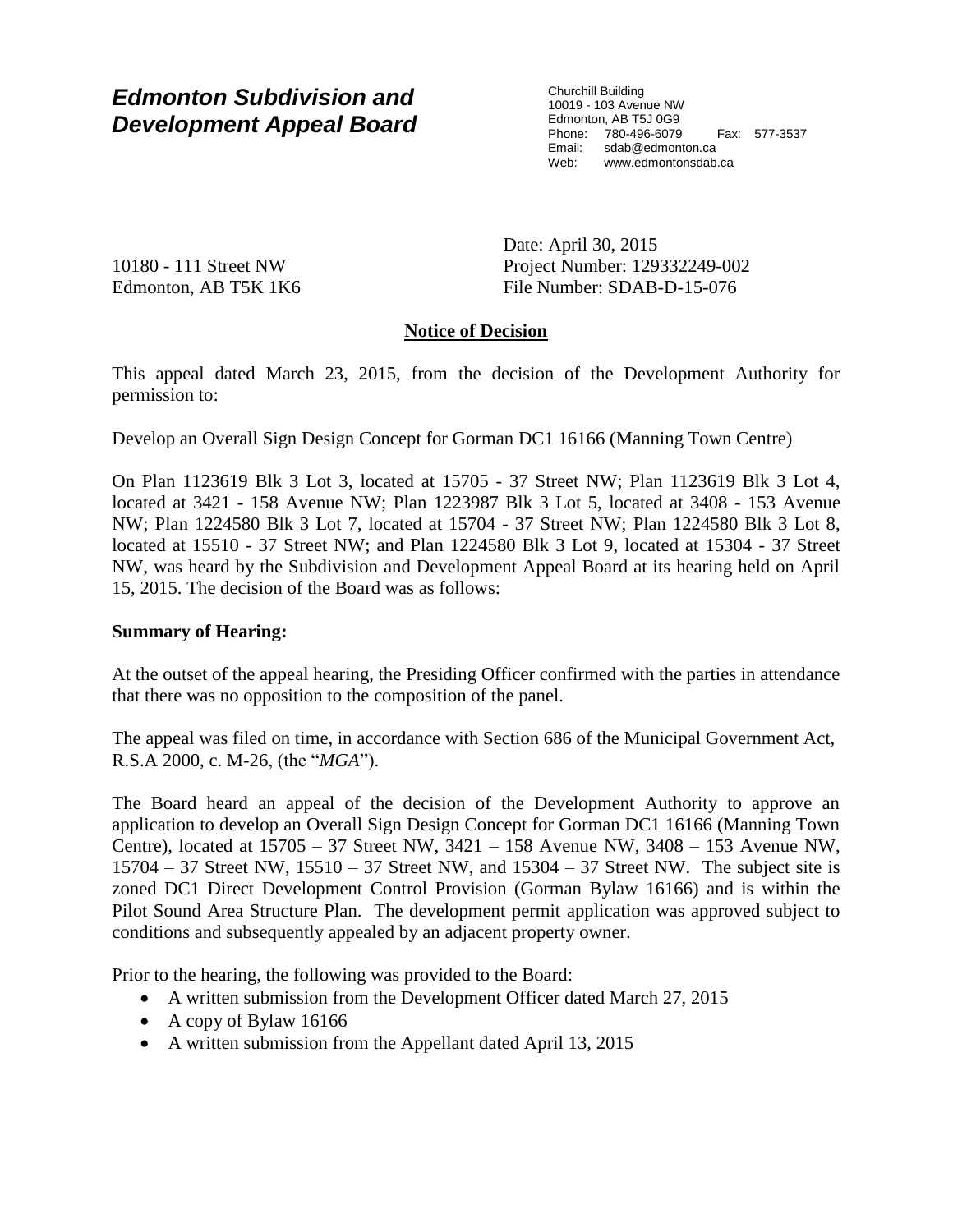At the outset of the hearing the Presiding Officer referenced Section 641(4) of the *Municipal Government Act*, Chapter M-26 which states that despite section 685, if a decision with respect to a development permit application in respect of a direct control district is made by a council, there is no appeal to the subdivision and development appeal board, or is made by a development authority, the appeal is limited to whether the development authority followed the directions of council, and if the subdivision and development appeal board finds that the development authority did not follow the directions it may, in accordance with the directions, substitute its decision for the development authority's decision.

The Presiding Officer advised that the Appellant, Mr. Rick Payne, would not be appearing and has asked the Board to proceed based on the reasons for the appeal as outlined in his written submission. A copy of his submission is on file and has been provided to the Respondent and the Development Authority. The Appellant's concern is that the number of proposed and/or approved signs for this site is excessive and has a negative impact on neighbouring residential property owners.

The Board heard from Ms. Brenda Noorman, representing the Sustainable Development Department, who reviewed her written submission and made the following points:

- 1. There are five Freestanding On-premises Signs (low profile entrance Signs) located on the subject Site.
- 2. These low profile entrance Signs are pedestrian oriented.
- 3. It was her opinion that these five low profile entrance Signs should not be included in the 11 allowed Signs, pursuant to Section 4(m) of the DC1 Direct Development Control Provision.
- 4. These Signs are low in Height and have very little impact. Therefore, excluding them is in keeping with the General Purpose of the DC1 Direct Control Provision to develop a shopping centre.

Ms. Noorman provided the following responses to questions:

- 1. The proposed development complies with the development regulations contained in Schedule 59E of the *Edmonton Zoning Bylaw* and Section 4(l) and (m) of the DC1 Direct Development Control Provision.
- 2. The five low profile entrance Signs fall under the definition of Freestanding On-premises Signs.
- 3. The five low profile entrance Signs are approximately 1.5 metres in height and have a Sign area that exceeds 1.0 square metre. Therefore, pursuant to Section 12.2(17)(i) a development permit is required because the Sign area exceeds 1.0 square metres.
- 4. With the 11 Signs proposed in this application there will be a total of 16 Signs on the Site, with an excess of five Signs pursuant to Section 4(m) of the DC1 Direct Development Control Provision.
- 5. The wording of several conditions within the approval had incorrect references to the *Edmonton Zoning Bylaw*. The remaining conditions ensured that the Signs were located within private property.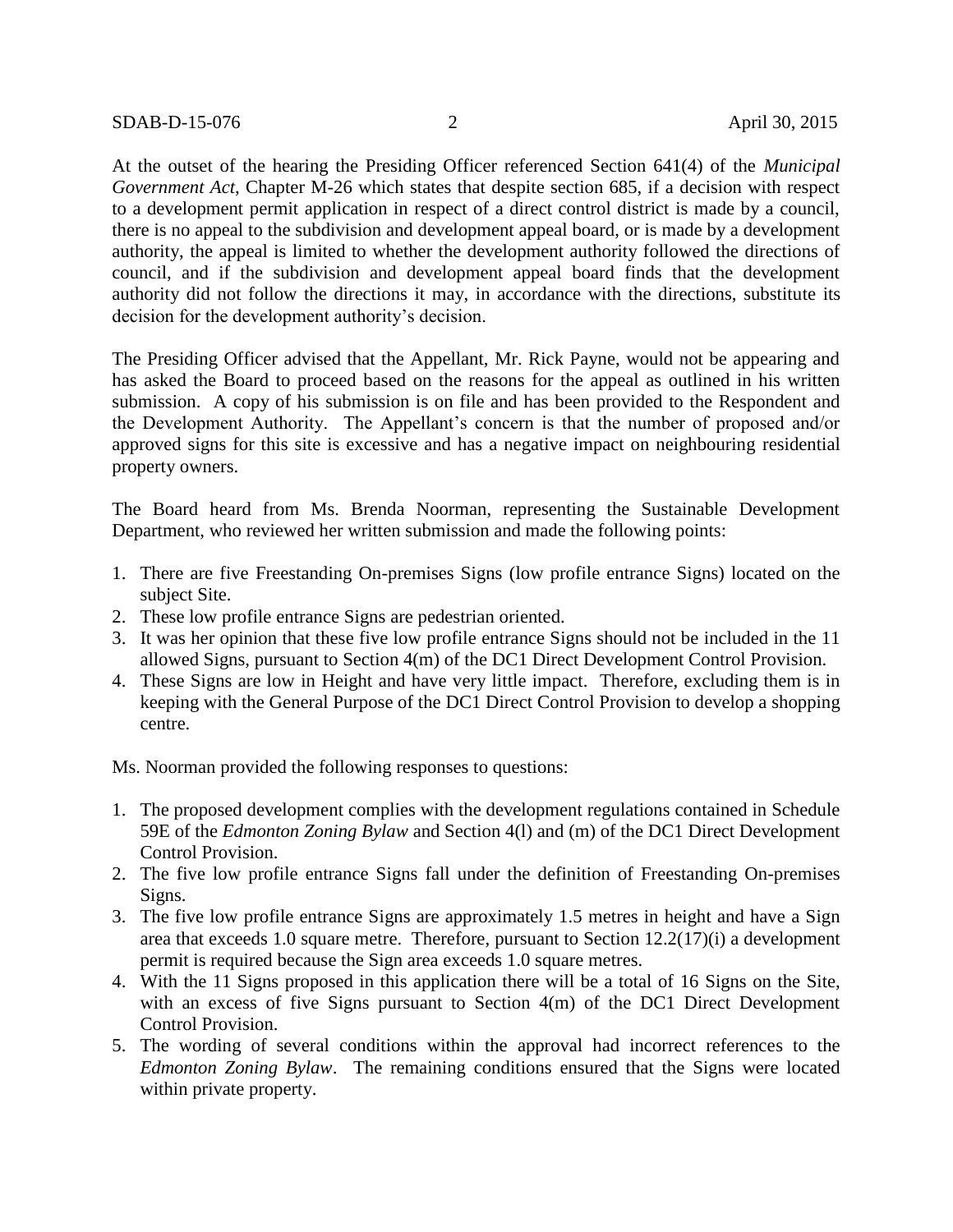SDAB-D-15-076 3 April 30, 2015

The Board then heard from Mr. Domanski on behalf of the Respondent, Cameron Development Corporation, who provided the following information:

- 1. It was his opinion that any subdivided parcel of land was considered as a Site when the DC1 Bylaw 16166 was approved and now the entire development is considered a Site.
- 2. The five low profile entrance Signs do not exceed 1.5 metres in Height.
- 3. Mr. Domanski used a PowerPoint presentation marked Exhibit "A" to illustrate that the Height of the proposed Signs were measured from the geodetic elevation of 664.182 metres to the top of the Signs.
- 4. Three Signs will be moved off Manning Drive. The Signs are all 10 metres high and will comply with the minimum required separation distance. A 6 metre high drive aisle Sign will be installed.
- 5. He reviewed the size of both the Type 1 and Type 2 Signs all of which are permitted.
- 6. It was his opinion that the five low profile entrance Signs should not be classified as Freestanding On-premises Signs.

Mr. Domanski provided the following responses to questions:

1. It was his opinion that a development permit was not required for the five low profile entrance Signs because they do not exceed 1.5 metres in Height.

In response to a question from the Board, Ms. Noorman provided the following clarification:

- 1. She was not sure if Section 59.3(3) of the *Edmonton Zoning Bylaw* provides her with the authority to approve the development permit application and she is therefore seeking a decision from the Board.
- 2. She increased the notification radius from 60 metres to 200 metres because of the ambiguity surrounding her authority to approve the proposed development.

# **Decision:**

that the appeal be ALLOWED and the decision of approval by the Development Authority REVOKED

## **Reasons for Decision:**

The Board finds the following:

1. Section 641(4)(b) of the *Municipal Government Act*, Chapter M-26 states, "if a decision with respect to a development permit application in respect of a direct control district is made by a development authority, the appeal is limited to whether the development authority followed the directions of council, and if the subdivision and development appeal board finds that the development authority did not follow the directions it may, in accordance with the directions, substitute its decision for the development authority's decision."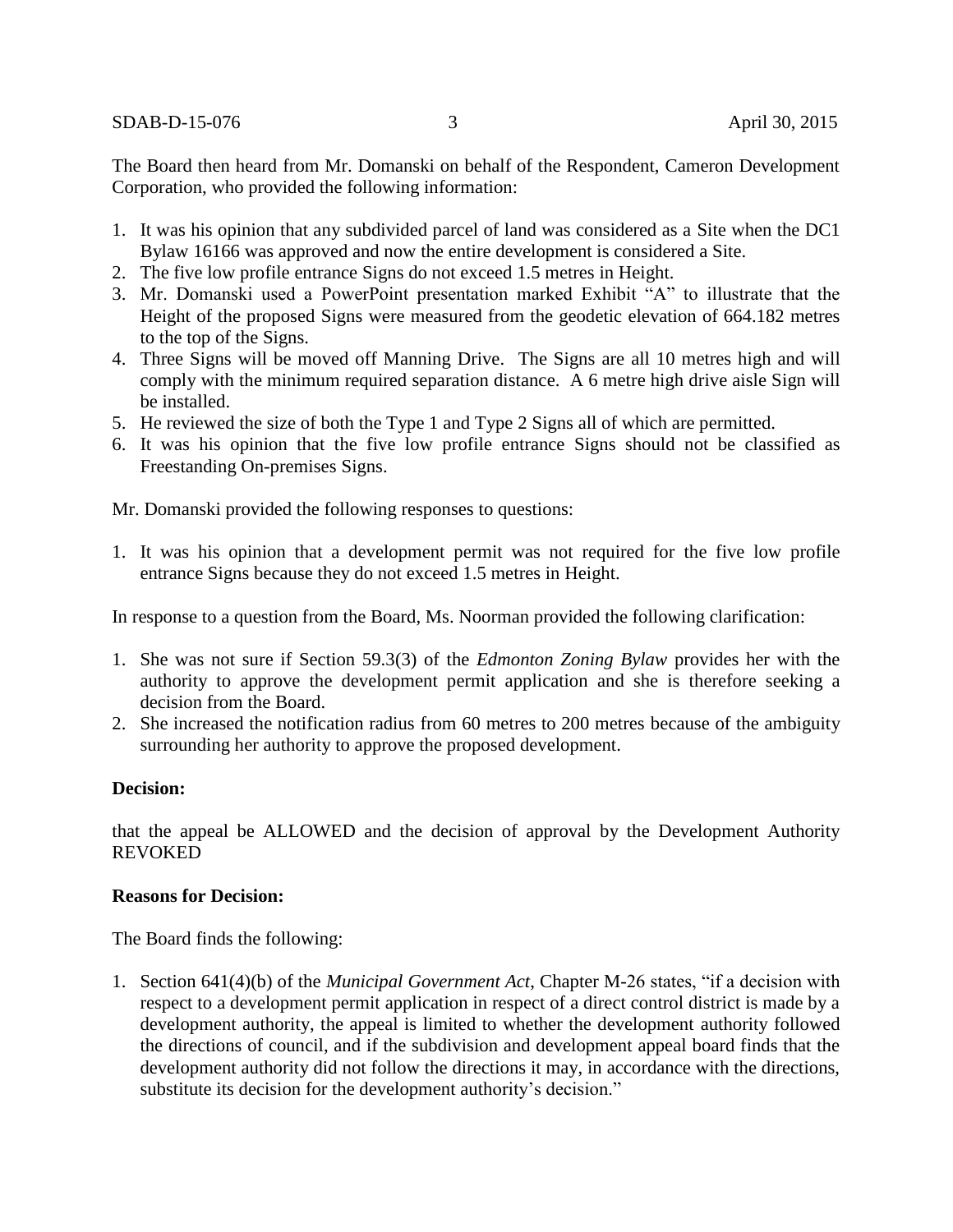- 2. The proposed development, a series of Freestanding On-premises Signs, is a Use listed in the DC1 Direct Development Control Provision – Gorman, Bylaw 16166. However, in Bylaw 16166 Council explicitly stated that there be no more than 11 Freestanding On-premises Signs.
- 3. The Respondent submits that five of the signs, which are the low profile entrance Signs illustrated on page 6 and 7 of the Manning Town Centre Overall Sign Design Concept, are not Freestanding On-premises Signs because they do not exceed 1.5 metres in Height, and therefore are Signs that do not require development permits pursuant to Section 12.2(17)(i) of the *Edmonton Zoning Bylaw* and therefore should not be classified as Freestanding Onpremises Signs. The Board rejects that argument for the following reasons:
	- a) Based on the evidence provided by the Development Authority, the five low profile entrance Signs fit the definition of a Freestanding On-premises Sign because they identify the activity occurring on the Site, specifically the creation and location of the Manning Town Centre Shopping Centre.
	- b) Section 12.2(17)(i) of the *Edmonton Zoning Bylaw* should be interpreted to mean that a development permit is not required for a Sign that does not exceed a Height of 1.5 metres and the maximum allowed Sign Area of 1.0 square metres. Interpretation of Section 12.2(17)(i) in any other way could result in a situation where a developer would not require a development permit for a sign of potentially unlimited area as long as it did not exceed 1.5 metres in Height, which could not possibly be the intent of the *Edmonton Zoning Bylaw*.
- 4. Accordingly, the Board finds that the five low profile entrance sings are classified as Freestanding On-premise Signs and that approving this development will allow 16 Signs to be located on the subject Site which exceeds the maximum allowable number of Signs pursuant to Section 4(m) of the DC1 Direct Development Control Provision – Gorman Bylaw 16166.
- 5. Therefore, the decision of the Development Authority did not follow the direction of Council.
- 6. There was some discussion with respect to the authority provided to the Development Authority pursuant to Section 59E of the *Edmonton Zoning Bylaw*. The Board finds that authority was not provided to the Development Authority in this application because:
	- a) Schedule 59E is not specifically referenced in DC1 Direct Development Control Provision – Gorman, Bylaw 16166.
	- b) While it could be argued that authority is referenced by the explicit reference to Schedule 59E in Section 4(k) of the DC1 Bylaw, the fact that Section 4(m) states that "notwithstanding Schedule 59E" it is clear that despite Schedule 59E it was the express direction of City Council that no more than 11 Freestanding On-premises should be allowed on this Site and that authority was not provided to vary that direction.
- 7. Based on the above, the appeal must be allowed and the decision of approval by the Development Authority revoked.